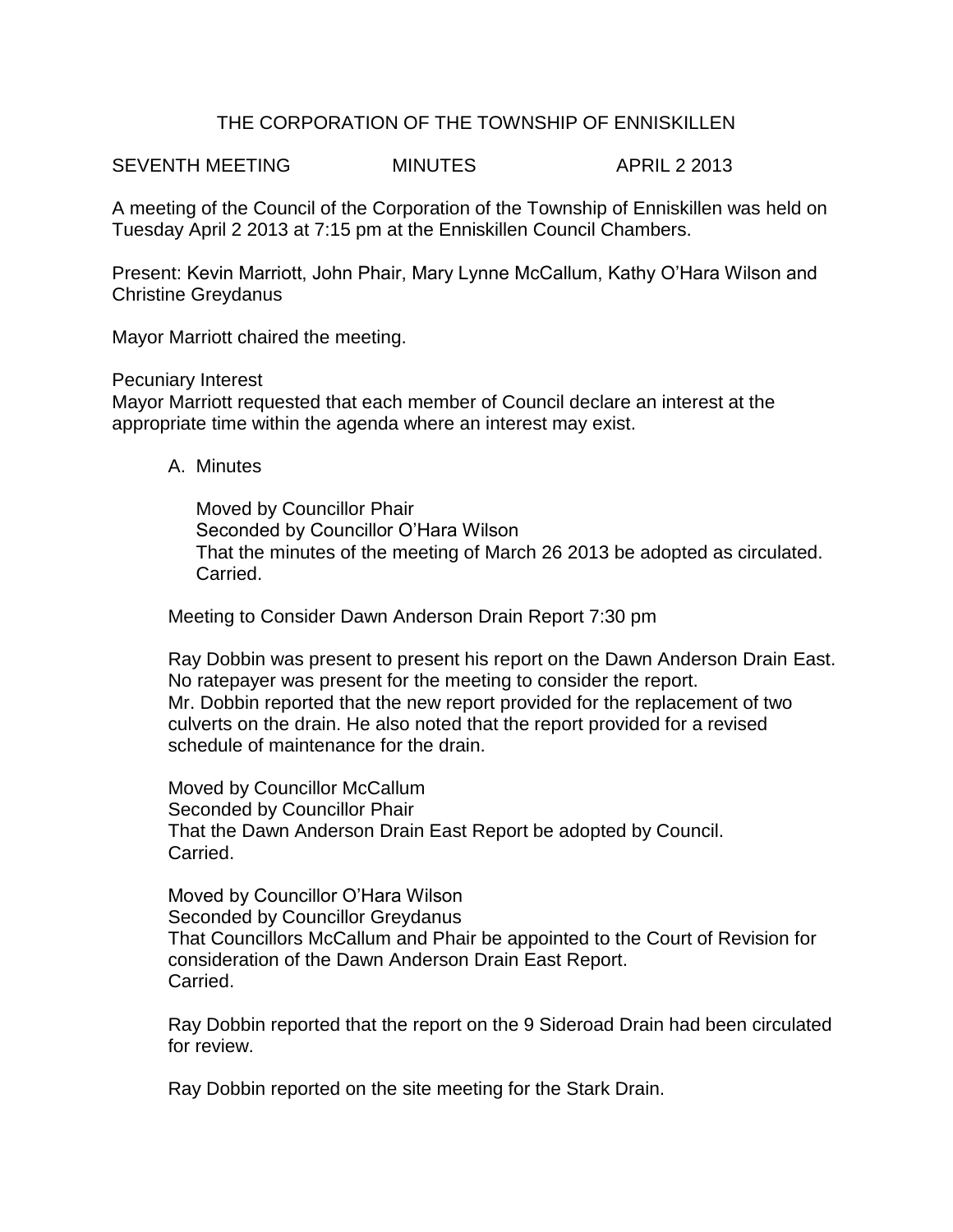# SEVENTH MEETING 2 APRIL 2 2013

He reported that the access culvert for the property of Dave Gray required replacement. He reported that a new report was required to incorporate wording to address replacement of culverts for other property owners on the drain.

Moved by Councillor Greydanus Seconded by Councillor McCallum That R Dobbin Engineering be authorized to prepare a report under Section 78 of the Drainage Act for the Stark Drain. Carried.

Rob Nesbitt reported that he had been in discussion with the Planner for the Ontario Municipal Board who was coordinating the hearing on the appeal concerning Official Plan Amendment # 3. Mr. Nesbitt noted that he had requested that the Planner review the OPA file taking into consideration that a severance application and rezoning for the property would also be required. Both of the remaining applications could be subject to an appeal to the Board. Mr. Nesbitt requested that the owner be required to submit applications on the two remaining matters prior to a hearing being set by the OMB.

### B. Interview Public Works

Sewer-Update on discharge on Oil City Sewer Lagoon Mike Young reported that permission had been obtained from the Ministry of Environment to release the effluent from the Oil City Lagoon. The permission was required in that the phosphorus parameter did not become low enough to meet the regulated level for discharge of the site.

Mr. Young reported that a meeting would be held with Ministry staff to discuss the matter.

Mr. Young reported that the Township QMS audit was underway. He noted that the operators meeting had been held. After completion of the audit a meeting would be held with the Mayor to review the findings.

#### Roads-Forest Road Culvert Replacement

Mike Cumming reported that the Township of Brooke Alvinston was preparing to replace another culvert on Forest Road in 2013.

He noted that work would need to be included in the 2013 budget.

Mr. Cumming noted that he was reviewing the draft drainage report for Marthaville Road.

Mr. Cumming reported that the application of the 2013 maintenance gravel would start in the next week.

Mr. Cumming was requested to include a site visit to 4251 Marthaville Road and the sewage lagoon during the road tour.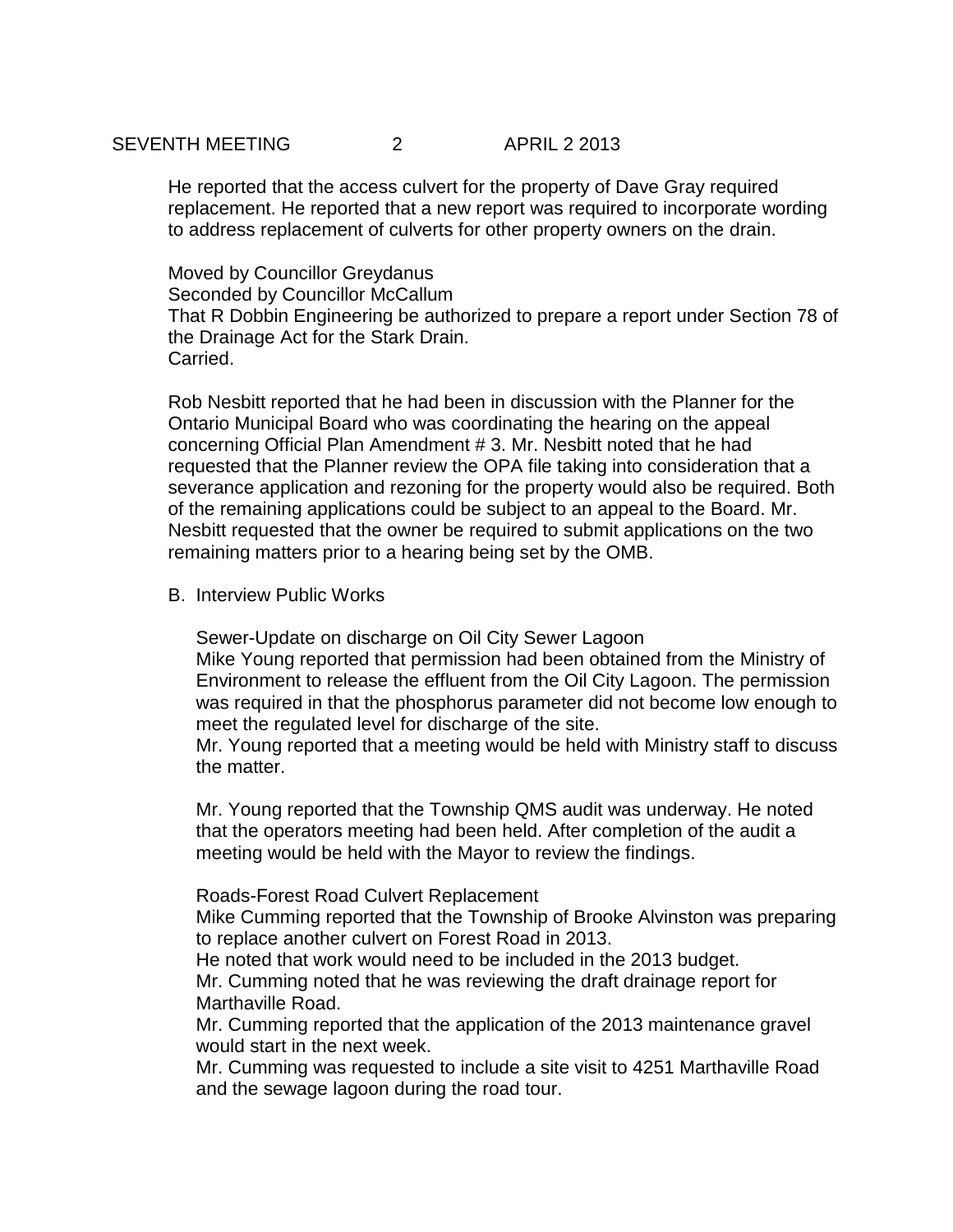- C. Correspondence for information
	- 1. Ward & Uptigrove- Federal Budget Commentary
	- 2. Accessibility Directorate regional forums
	- 3. Kathleen Wynne Premier- Clean Energy Projects
	- 4. Environment Canada- recovery strategy for eastern flowering dogwood
	- 5. Hillsdale Cemetery Cleanup April 15-19-13
	- 6. Sarnia Lambton Research Park
	- 7. Inwood Fire Department minutes Feb 11 2013.
	- 8. Assessment Review Board decision re appeal of assessment Wolfe Island.
	- 9. AMO March 2013 Board Highlights

Moved by Councillor McCallum Seconded by Councillor Greydanus That correspondence items 1-9 be received and filed. Carried.

- D. Correspondence requiring motion
	- 1. Application for Reduction in Assessment R Langstaff -3744 Oil Springs Line change RT to FT from July 24-Dec 31-12 \$243,000

Moved by Councillor Phair Seconded by Councillor O'Hara Wilson That the application for reclassification of assessment for 3744 Oil Springs Line from RT to FT from July 24-December 31 2012 be approved. Carried.

E. Accounts

Moved by Councillor Greydanus Seconded by Councillor McCallum That the accounts be paid as circulated: Cheque: 5759-5772: \$7,097.72 Carried.

- F. Bylaws
	- 1. Bylaw 33 of 2013 Confirmation Bylaw
	- 2. Bylaw 34 of 2013 Dawn Anderson Drain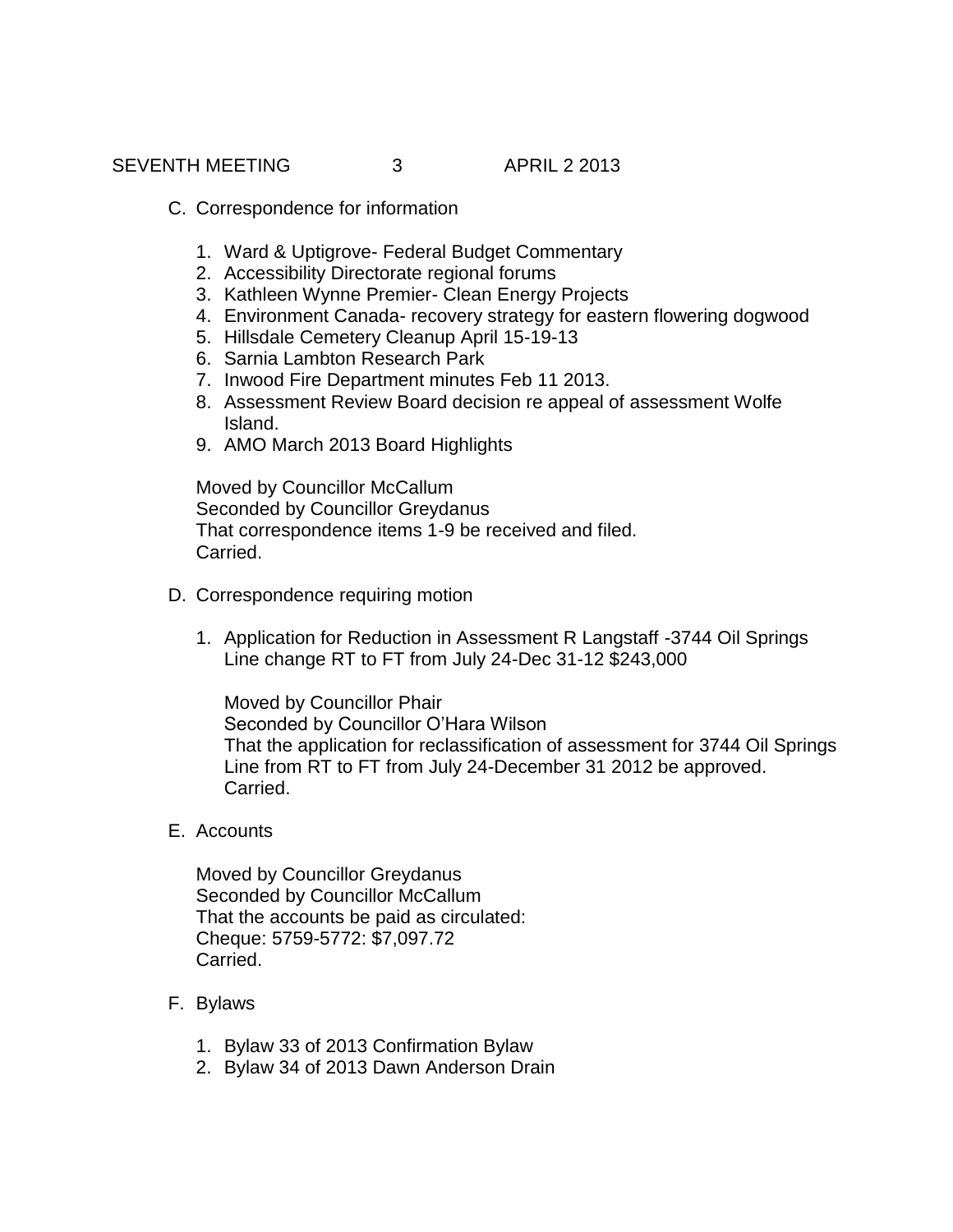## SEVENTH MEETING 4 APRIL 2 2013

Moved by Councillor O'Hara Wilson Seconded by Councillor McCallum That first and second reading be given to Bylaws 33 and 34 of 2013. Carried.

Moved by Councillor Greydanus Seconded by Councillor Phair That third and final reading be given to Bylaw 33 of 2013. Carried.

### G. Other Business

1. Memo to Council request for Road Closure

The Clerk reported that a request had been received to close up the municipal road allowance located between Discovery Line and LaSalle Line where the former CN railway line had been located. The applicants had been requested to submit the information requested in the road closure policy. Once the information had been received Council would be requested to review the matter.

H. Interview- Chad Burke, Tiffany Smale, Karen Bruton- CORE-Presentation concerning Industrial Wind Turbines

Mayor Marriott introduced Chad Burke and invited him to make his presentation to Council. Chad Burke read from a prepared text noting that some local residents had formed a group called the Conservation of Rural Enniskillen. The members of the group were concerned with respect to the impacts of industrial wind turbines on the community.

Mr. Burke recognized that Mayor Marriott had clearly indicated that he supported a moratorium on additional wind turbine construction until the federal health study had been completed in 2014.

Mr. Burke circulated questions to the Council members to determine their positions.

Mayor Marriott noted that there was currently litigation underway in two municipalities to establish the validity of municipal bylaws concerning restrictions on the construction of wind turbines. He noted that when the court decisions were made the Council would make a decision whether to approve similar bylaws.

Mayor Marriott noted that the Churchill Wind Farm did not currently have a FIT contract to sell electricity.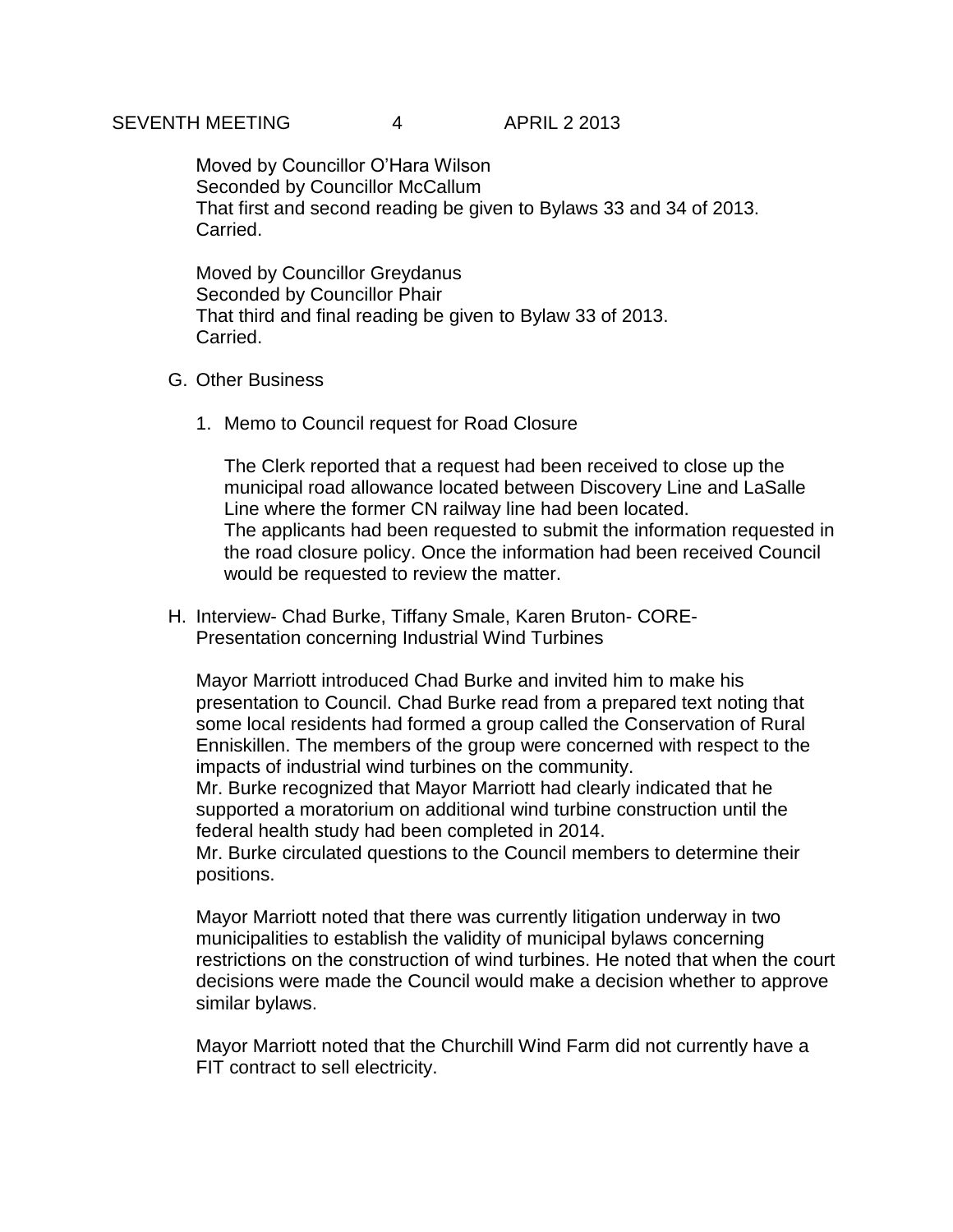## SEVENTH MEETING 5 6 APRIL 2 2013

Ken King questioned whether the Council licensed door to door salesman. He noted that the land agents working for the wind farm company were using unfair practices to mislead land owners into signing lease agreements.

It was noted that the Council did not have such a bylaw in place.

A discussion took place concerning the amount of time required by Council to put in place a bylaw with additional restrictions on the construction of a wind farm. Councillor McCallum noted that once a decision was in place concerning the Wainfleet bylaw a decision could be made by Council to implement a bylaw in a very short period of time.

A request was made to place wind farm information in the mail outs circulated by the Township with water and tax bills.

Ken King questioned when lease agreements had to be registered in the registry office. Lloyd Hyatt noted that in the document he read the lease must be registered within three months.

Ron MacDougall was present as a representative of the Lambton Federation of Agriculture. He noted that the organization had taken no official position concerning the construction of industrial wind towers in Lambton County. He noted that people should be aware of the content of leases prior to signing. He noted that local governments should have input into locating wind towers. He noted that an independent health study should be undertaken. He noted that the local Federation had taken a position opposing solar farms.

Ken King questioned what it would cost for an independent health study.

Mike Hoven noted that a six year old turbine had been destroyed by fire this day in Kincardine. He commented on the potential problems associated with such a fire in windy circumstances.

A discussion took place in regards to the establishment of a two kilometer setback for the establishment of wind turbines.

Chad Burke noted that 15-20 people were currently involved with the CORE group.

Mrs. King noted that efforts have been made to encourage people in the community to put up signs opposing wind turbines. She noted that although they had found no support for wind turbines their neighbours were unwilling to put up signs on their property.